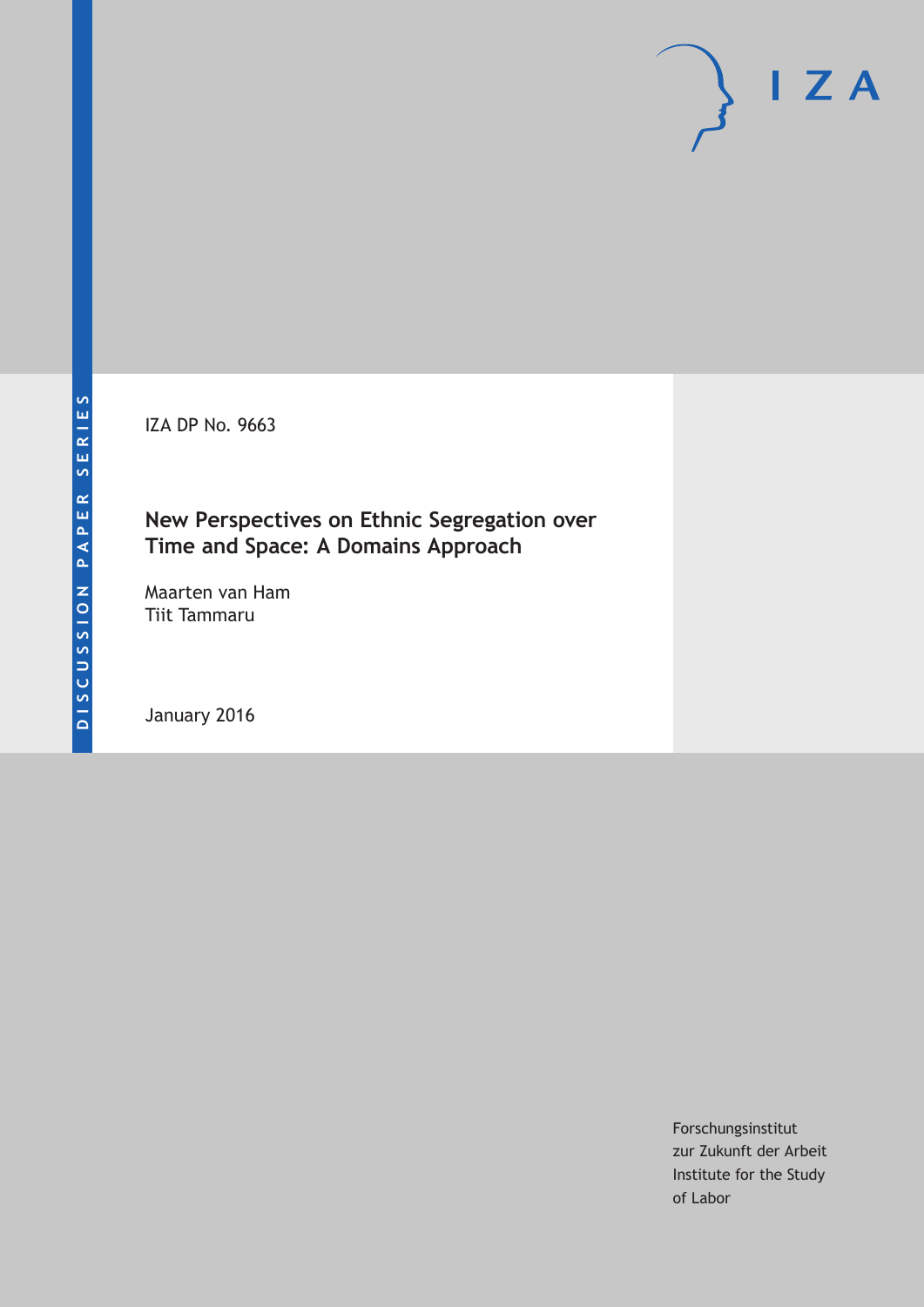# **New Perspectives on Ethnic Segregation over Time and Space: A Domains Approach**

### **Maarten van Ham**

*Delft University of Technology and IZA* 

### **Tiit Tammaru**

*University of Tartu* 

Discussion Paper No. 9663 January 2016

IZA

P.O. Box 7240 53072 Bonn **Germany** 

Phone: +49-228-3894-0 Fax: +49-228-3894-180 E-mail: iza@iza.org

Any opinions expressed here are those of the author(s) and not those of IZA. Research published in this series may include views on policy, but the institute itself takes no institutional policy positions. The IZA research network is committed to the IZA Guiding Principles of Research Integrity.

The Institute for the Study of Labor (IZA) in Bonn is a local and virtual international research center and a place of communication between science, politics and business. IZA is an independent nonprofit organization supported by Deutsche Post Foundation. The center is associated with the University of Bonn and offers a stimulating research environment through its international network, workshops and conferences, data service, project support, research visits and doctoral program. IZA engages in (i) original and internationally competitive research in all fields of labor economics, (ii) development of policy concepts, and (iii) dissemination of research results and concepts to the interested public.

IZA Discussion Papers often represent preliminary work and are circulated to encourage discussion. Citation of such a paper should account for its provisional character. A revised version may be available directly from the author.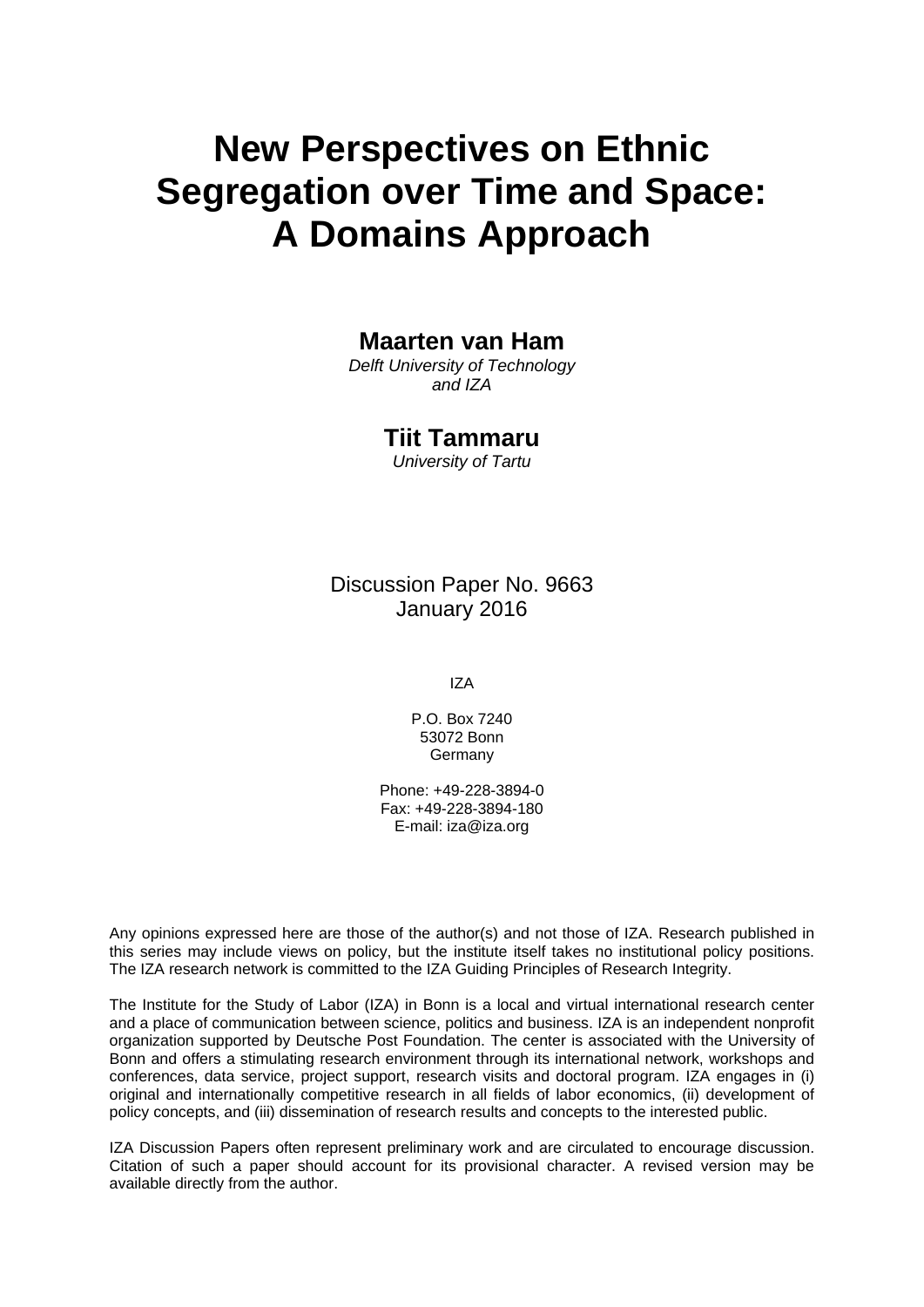IZA Discussion Paper No. 9663 January 2016

## **ABSTRACT**

### **New Perspectives on Ethnic Segregation over Time and Space: A Domains Approach\***

The term segregation has a strong connotation with residential neighbourhoods, and most studies investigating ethnic segregation focus on the urban mosaic of ethnic concentrations in residential neighbourhoods. However, there is now a small, but growing, literature, which focusses on segregation in other domains of daily life where inter-ethnic encounters and social interaction might take place, such as: workplaces; family/partner relationship; leisure time; education; transport, and virtual domains such as social media. The focus on residential segregation is understandable. Ethnic residential segregation is easily visible in cities as segregated neighbourhoods often have their own distinct identity and reputation. Residential segregation is also relatively easy to investigate by using register or census data on where different ethnic groups live. However, if the interest in segregation stems from the idea that we want to measure the integration of ethnic minorities in society, and from an interest in social interaction between ethnic groups, then just investigating where people live is far too limited and other domains such as workplaces should be taken into account. In this paper we present an integrated conceptual framework of ethnic segregation in different life domains in which we combine elements from the life course approach and from time geography.

JEL Classification: I32, J15, R23

Keywords: ethnic segregation, neighbourhoods, work places, life course approach, time geography, domains approach

Corresponding author:

 $\overline{a}$ 

Maarten van Ham OTB - Research for the Built Environment Faculty of Architecture and the Built Environment Delft University of Technology PO Box 5030 2600 GA Delft The Netherlands E-mail: m.vanham@tudelft.nl

<sup>\*</sup> The research leading to these results has received funding from the European Research Council under the European Union's Seventh Framework Programme (FP/2007-2013) / ERC Grant Agreement n. 615159 (ERC Consolidator Grant DEPRIVEDHOODS, Socio-spatial inequality, deprived neighbourhoods, and neighbourhood effects); from the Marie Curie programme under the European Union's Seventh Framework Programme (FP/2007-2013) / Career Integration Grant n. PCIG10-GA-2011-303728 (CIG Grant NBHCHOICE, Neighbourhood choice, neighbourhood sorting, and neighbourhood effects), from the Estonian Research Council (Institutional Research Grant IUT2-17 on Spatial Population Mobility and Geographical Changes in Urban Regions); and from the Estonian Science Foundation (Grant No. 8774 and 9247).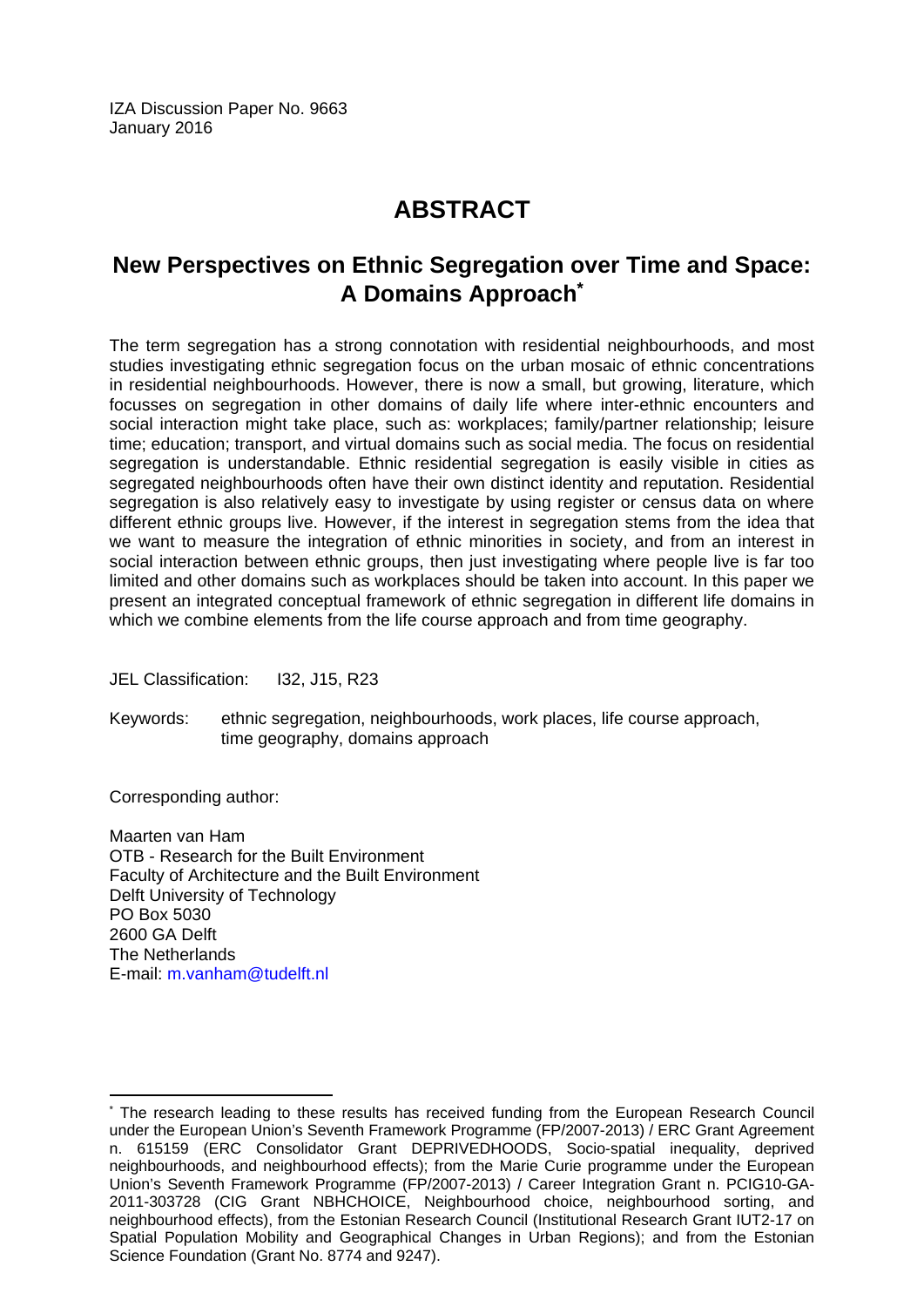#### **Introduction**

When asked to give a definition of ethnic segregation most people will say something like "the uneven distribution of ethnic groups over neighbourhoods in a city". The term segregation has a strong connotation with residential neighbourhoods, and most studies investigating ethnic segregation focus on the urban mosaic of ethnic concentrations in residential neighbourhoods. However, there is now a small, but growing, literature, which focusses on segregation in other domains of daily life where inter-ethnic encounters and social interaction might take place, such as: working life (Bygren, 2013; Ellis et al, 2004; 2007; Glitz, 2014; Strömgren et al, 2014); family/partner relationship (Dribe and Lundh, 2008; Haandrikman, 2014; Houston et al, 2005; Kalmijn, 1998); leisure time (Silm and Ahas, 2014a; Kamenik et al, 2015; Schnell and Yoav, 2001); education (Andersson et al, 2010; Malmberg et al, 2014; Reardon et al, 2000 transport (Schwanen and Kwan, 2012) and virtual domains such as social media (Joassart-Marcelli, 2014). This commentary argues that there is a need for an integrated conceptual framework of ethnic segregation in different life domains and proposes some first steps for the development of such a framework to better understand and measure ethnic segregation (see also Ellis et al, 2006; Marcinczak et al, 2015; Strömgren et al, 2014; Wang, 2010).

The interest in concentrations of ethnic groups in certain neighbourhoods of cities has different origins. Residential ethnic segregation is often seen as problematic since it might hamper the integration of ethnic minorities in society because of a lack of contact with the majority population. For example, the integration on the labour market is more successful among newly arrived immigrants if they live outside ethnic enclaves, although there are differences between subgroups based on city of residence, skills, gender etc. (Edin et al, 2003; Hedberg and Tammaru, 2010). The literature on neighbourhood effects suggests that otherwise similar individuals may experience different socio-economic outcomes depending on characteristics of the residential neighbourhood context (van Ham et al, 2012). A detailed study by Musterd et al (2008) focused explicitly on the effects of living in ethnic concentration neighbourhoods, and found that immigrants living together with co-ethnics have significantly lower incomes compared to immigrants living in non-ethnic neighbourhoods.

The focus on residential segregation is understandable. Ethnic residential segregation is easily visible in cities as segregated neighbourhoods often have their own distinct identity and reputation (Permentier et al, 2007, 2009). Simply walking through a city can give the observer information about the levels of ethnic segregation in neighbourhoods, especially if there are many visible ethnic minorities present. Residential segregation is also relatively easy to investigate by using register or census data on where different ethnic groups live. For most people the residence is "fixed" in space and changes over time are registered by governments and other institutions. Another reason for the interest in ethnic residential segregation is that the spatial concentration of ethnic minorities is often a signal of accumulated problems in neighbourhoods because the strong overlap between ethnicity and socio-economic status (Malmberg et al, 2014).

However, if the interest in segregation stems from the idea that we want to measure the integration of ethnic minorities in society, and from an interest in social interaction between ethnic groups, then just investigating where people live is far too limited (Kamenik et al, 2015; Schnell and Yoav, 2001; Wellman, 1996). Home is still the main anchor point of our daily activities (Silm and Ahas,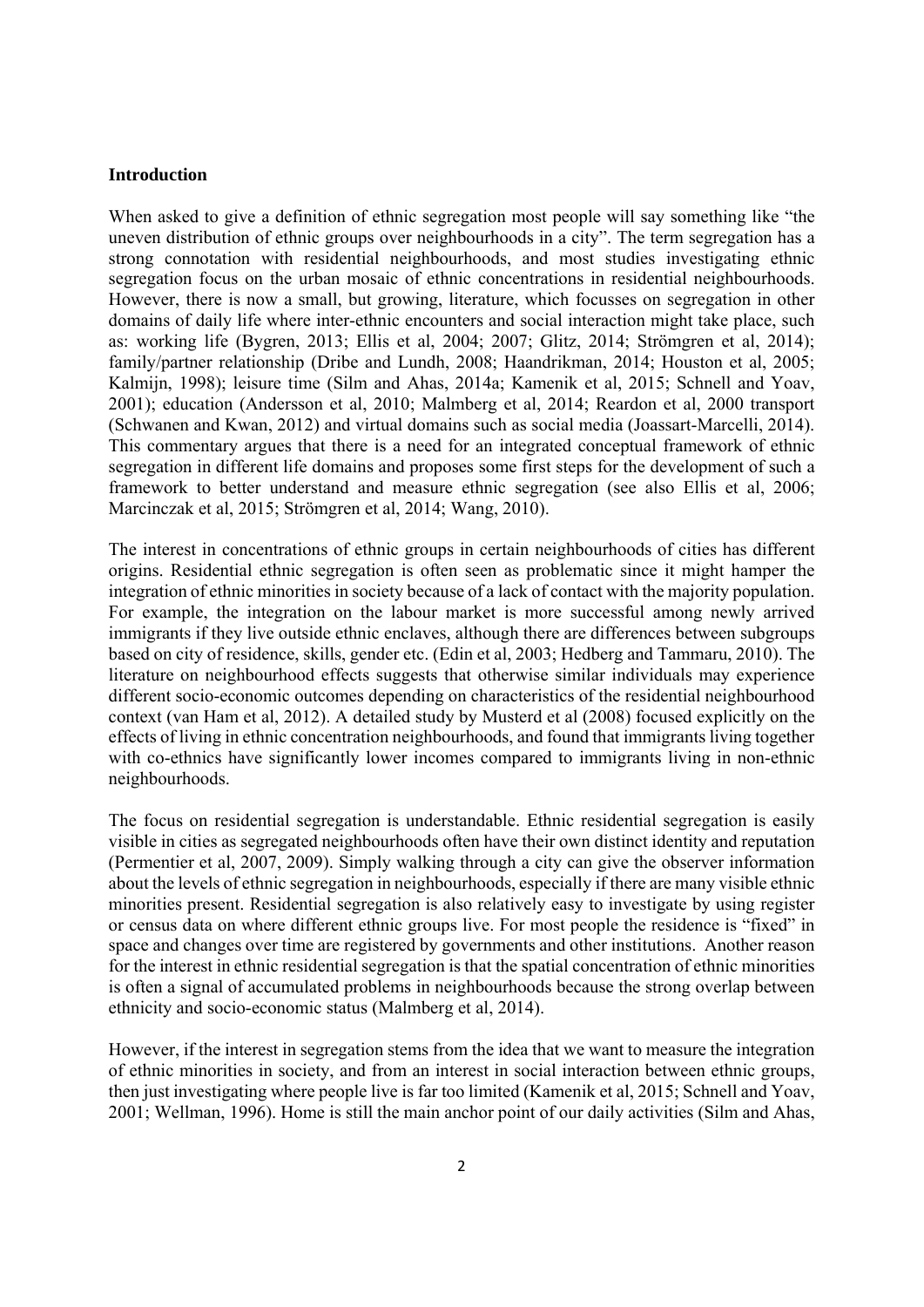2014a). Home is mostly where we start and end our day and we spend a significant share of our time in the neighbourhood where we live. The residential neighbourhood also reflects our socioeconomic status through the cost of housing we are able to pay. Neighbourhoods are also still important places of social interaction, especially for some groups such as elderly people, children, and the socio-economically less well-off (van Kempen and Wissink, 2014). But the residential neighbourhood domain is only one of many domains of our lives in which we meet others and segregation is not just limited to residential neighbourhoods.

Schnell and Yoav (2001) propose a conceptual model that includes three dimensions of segregation. The first dimension is residential segregation, which represents choices made by or forced upon people in terms of their housing location. The two other dimensions include daily activity space and social interaction. Activity space represents the locations in which people perform the routines of their daily lives — including the sites individuals visit for employment, education, entertainment, recreation — while social interactions represent the choices made by or forced upon people when they develop their social networks. In this paper we build on Schnell and Yoav  $(2001)$  and suggest a conceptual model<sup>1</sup> of ethnic segregation which combines elements from the life course approach and from time geography.

#### **Domains approach to ethnic segregation**

Most studies that investigate segregation in other domains than the residential neighbourhood, investigate these domains in isolation, or at best pairwise (Pendakur et al, 2015), although there are some exceptions (Strömgren et al, 2014). We argue that in order to come to a fuller understanding of segregation, we need to investigate not only multiple domains simultaneously, but we also need to investigate the linkages and interactions between these domains over space and time. This requires a new approach which does not only investigate the correlations between segregation in different domains, but tries to understand the common underlying factors. The correlation between segregation in different domain is not a statistical nuisance to be modelled away, but has substantial social relevance in its own right, for example for the development of policy to counter segregation. Central in our argument is that a domains approach to understanding ethnic segregation should be longitudinal in nature. The conception of time is important as there are daily, weekly, monthly, yearly and life-time interactions between the different life domains (Silm and Ahas, 2014b). There is even evidence that segregation has an intergenerational dimension which also applies to ethnicity (Sharkey, 2008; Tammaru and Kontuly, 2010; van Ham et al, 2014; Hedman et al, 2015).

Consider, and compare, the following fictional examples of people from minority ethnic backgrounds living their lives in various domains linked over time and space. X, female and first generation immigrant, lives in an ethnic concentration neighbourhood. She has no formal education, and her husband, who is currently unemployed, is a second-generation immigrant from the same ethnic background. Their two children go to a local school which is highly ethnically segregated and their friends mainly have an ethnic minority background. X travels to work every

<sup>&</sup>lt;sup>1</sup> The domains approach to ethnic segregation can easily be adapted to other forms of segregation such as socioeconomic segregation. Investigating socio-economic segregation requires an even more flexible approach as people can change their socio-economic position.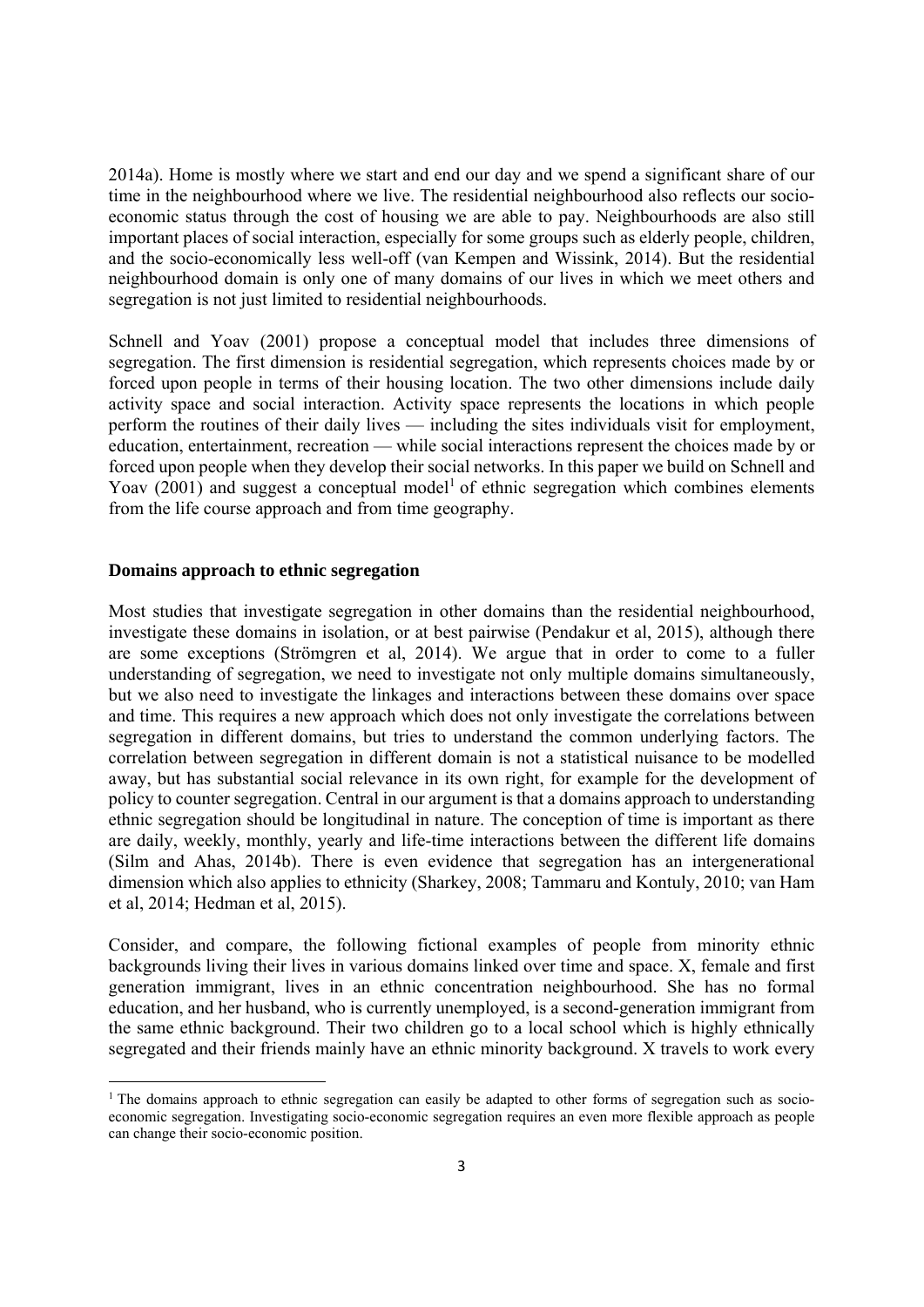day at 5:30 by underground rail, where the majority of fellow travellers also have an ethnic minority background. She works as a cleaner in a company where her main social interactions are with other people with an ethnic minority background. X and her family live in a similar segregated neighbourhood as where her husband grew up with his parents.

Y, female, and a second generation immigrant, has obtained a higher education degree and lives together with her partner who is a member of the majority population. They met at school and now have two children. They live in a majority population dominated suburb and their children go to a local school with mainly children from the majority population. Y works in a company with a mixed ethnic makeup in the city centre and travels there by train during rush hour. She spends her free time with friends from school and work with mixed ethnic backgrounds, and she spends time with her own family and the family of her partner. Y and her partner often travel to her grandparents abroad for family visits and to familiarize her children with their cultural background.

Z, who is a single male, is a second generation immigrant and lives in the city centre in a neighbourhood with many young urban singles and couples from the majority group. He went to university and works in another part of town as a lawyer in a company where he is the only staff member with an ethnic minority background. He travels to work by car. Most of his friends are from the majority population and he meets them in his spare time. Z visits his parents who live in an ethnic concentration neighbourhood in another city every few months.

These three fictional examples illustrate that the lives of ethnic minority group members can be very diverse. Not just in terms of the neighbourhoods they live in, but also in terms of who they live with, where they work, who they meet on their way to work, at work, in their leisure time, etcetera. Their residential neighbourhoods alone do not capture the level of segregation they experience in their daily lives. The examples illustrate not only the importance of the various domains, but also the importance of daily, weekly, monthly and life time-space paths. The examples also show that the causal relationships between segregation in different domains of daily life can be complicated and multi-directional. People might find their partner through work, or find their job through their partner; contacts in the neighbourhood might lead to job opportunities, or housing in a particular neighbourhood can be found through a work colleague. People might lead completely segregated lives in one domain, and completely integrated lives in another.

#### **Conceptual framework of the domains approach**

We argue that a conceptual framework of a domains approach to segregation should include elements of both time and space paths (see Figure 1). We therefore propose a framework which combines elements from the life course approach (Elder, 1985; Mulder and Hooimeijer, 1999; Feijten, 2005; Kulu and González-Ferrer, 2014) and from time geography by Hägerstrand (1970; see also Pred, 1977; 1981; Neutens et al, 2011): a domains approach to ethnic segregation over time and space.

The life course approach offers a dynamic framework to understand residential mobility and location choice (van Ham, 2012; Schaake et al, 2014). Within the life course framework people lead parallel and interrelated careers in different domains of life, such as housing, education,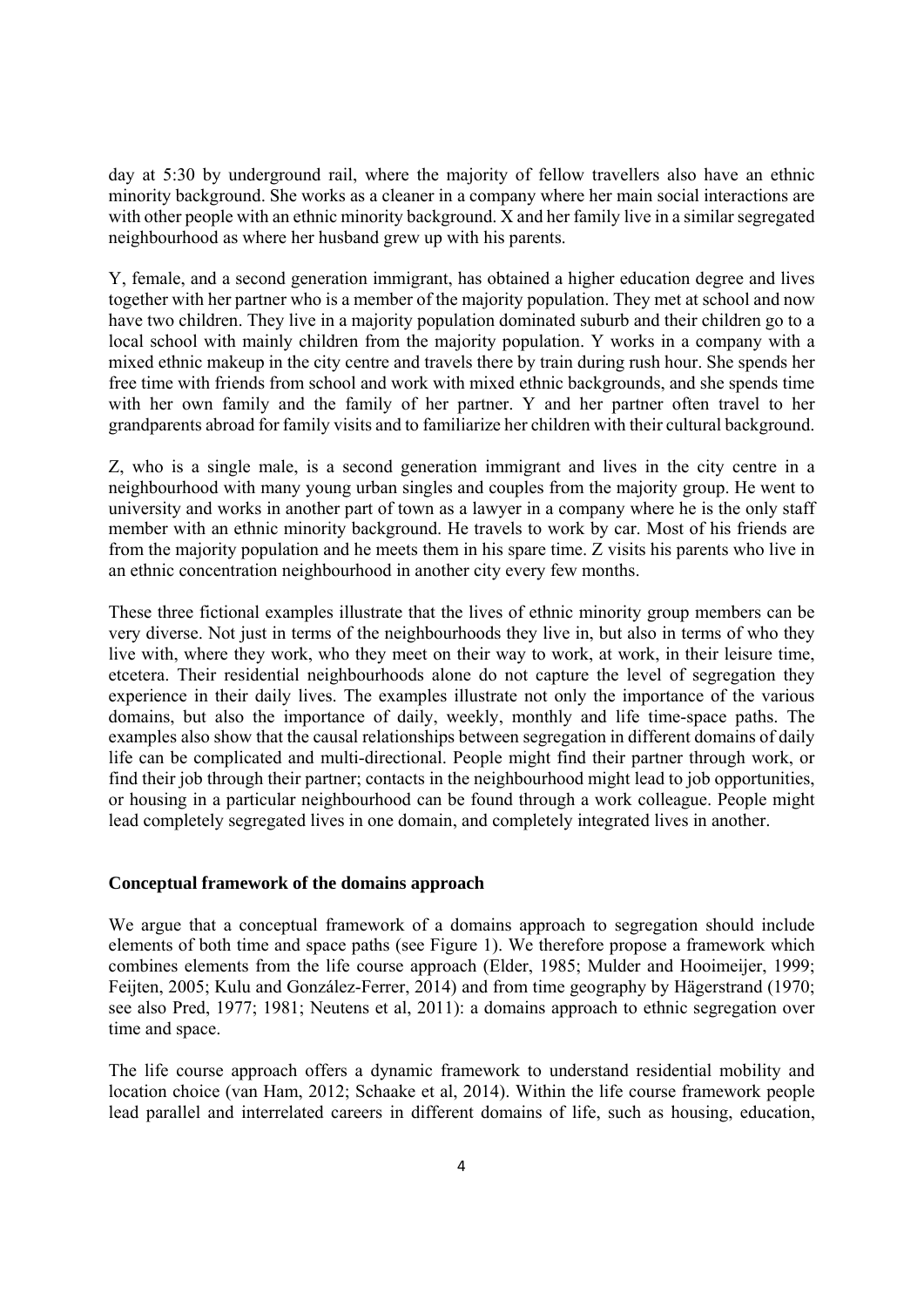employment and household/family. Events in one career influence events in other careers through (changing) preferences, resources (such as income) and constraints. The various careers of an individual do not only interact with each other, but also with the careers of other individuals (such as household members). The effects of the careers on mobility and location choices are mediated by the changing social, political, institutional and spatial context, which offers both opportunities and constraints. Strömgren et al (2014) found for Sweden that low levels of residential segregation reduces workplace segregation, and that being intermarried with a native reduces workplace segregation for immigrant men but not for immigrant women. A major notion in the life-course approach is that the situation at a certain moment in the life course can only be understood if past life events and their interdependencies are taken into account (Kulu and Washbrook, 2014). For example, van Ham et al (2014) found for Sweden that the socioeconomic composition of the neighbourhood children lived in before they left the parental home is strongly related to the status of the neighbourhood they live in much later in life, especially for ethnic minorities.

Time geography as coined by Hägerstrand (1970) stresses the importance of time in understanding human activity: "... time has a critical importance when it comes to fitting people and things together for functioning in socio-economic systems …" (Hägerstrand, 1970, p. 10). Hägerstrand introduced the concept of a space-time path which represents the way an individual navigates through the spatial-temporal environment. The space-time path is the sum of all places visited (and people met) during a given time frame, and is shaped by both individual action and institutional contexts, ranging from urban policies shaping segregation, initiatives related to workplace diversity, down to the opening hours of leisure time facilities shaping when and where people can spend their free time. The temporal rhythms and related segregation patterns across time vary a lot by hour, weekday, season and year, while encounters vary a lot by geographic scale and places, ranging from home through neighbourhood and district to city and ex-urban levels (Silm and Ahas, 2014a; Fowler, 2015)

While the life course approach focuses on the temporal dimension of linked and interacting parallel life careers in various domains, time geography has both time and space as its main constitutional elements. Figure 1 illustrates the interaction between the most important domains (denoted by the letters) for understanding ethnic segregation within a space-time framework. Individuals have various parallel careers in a range of domains. Each of these domains interact through time and space, on the level of individuals, households and wider social networks. During the course of a day, week, month and life time, people move through space and meet people from different ethnic backgrounds in different domains. Segregation can be understood on the level of the domains and on the level of individuals. For each domain segregation can be understood as the distribution of ethnic groups over neighbourhoods, schools, workplaces etcetera, at various places and moments in time. Segregation can also be understood on the level of individuals. Individuals can be compared with regard to the sum of interactions with other ethnic groups over time and space (weighted by, for example, duration of the interaction). The sum of these interactions gives an idea of the level of ethnic segregation an individual experiences over a period of time.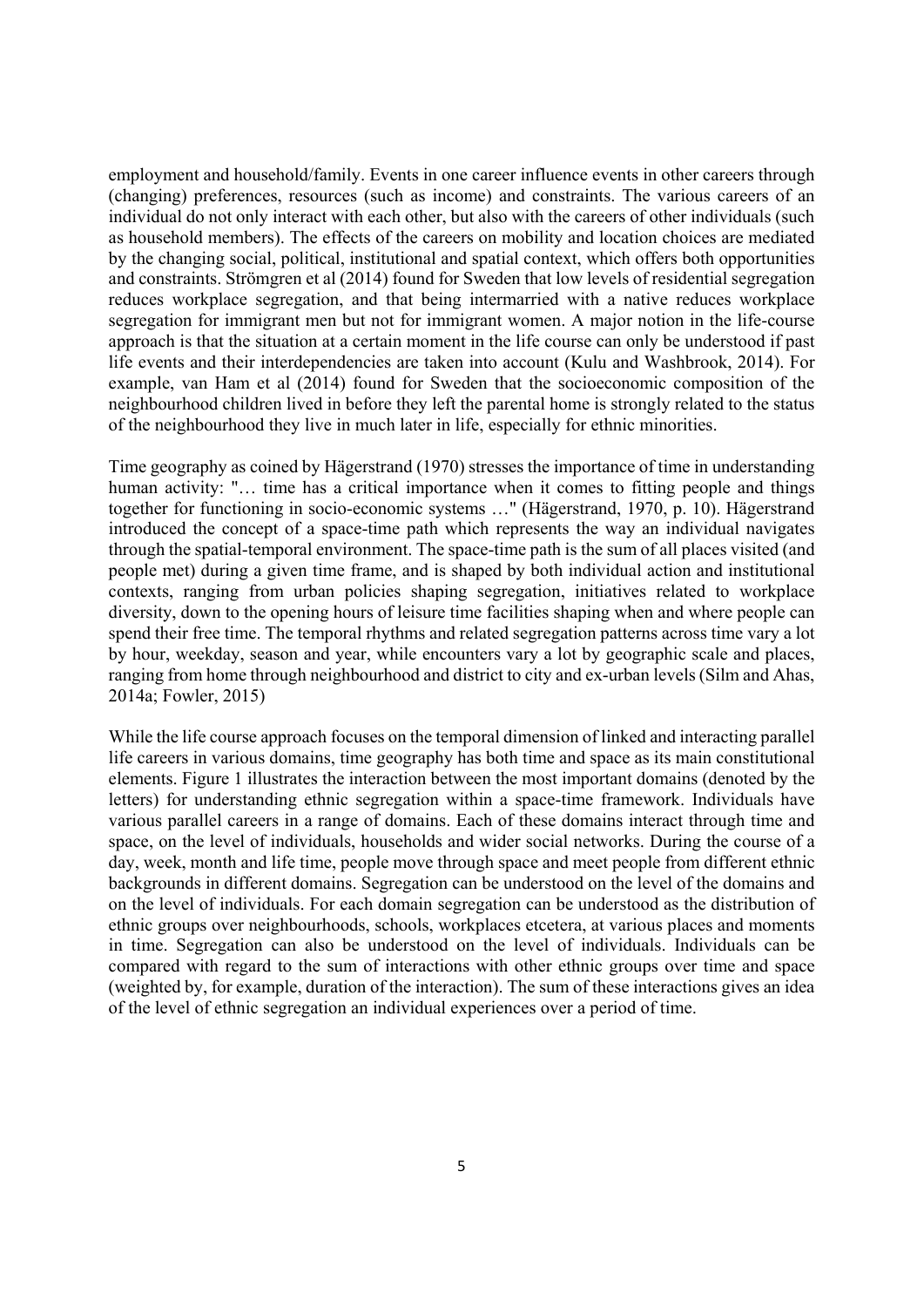

Figure 1. Conceptual framework of a domains approach to ethnic segregation over time and space  $(H = home; L = Leisure; W = work; S = school; T = travel).$ Sources: Authors

#### **Research design for a domains approach to ethnic segregation**

The domains approach to ethnic segregation requires researchers to formulate new hypotheses about the interactions between domains over time and space. In order to investigate ethnic segregation across multiple domains, spaces and time frames, we need integrated, time-flexible and space-flexible longitudinal approaches to data collection and analysis. Where ethnic segregation at the level of neighbourhoods is easy to measure as residential locations are relatively fixed, the proposed domains approach to ethnic segregation requires more flexible time-space path measurements of segregation on various time scales (daily, weekly, monthly, yearly and life-time). The domains approach requires rich longitudinal data on the time-space paths of individuals for multiple *domain variables*, such as places of residence, schools, places of work and places where people spend their free time.

*Within domain segregation change* – changing levels of segregation within a domain of an individual – can occur because (a) the individual moves to another neighbourhood, workplace, school, etcetera, or (b) other people move around, reshaping the domain context of a given individual. Promising research which explores the dimensions of domain change has recently emerged (Ellis et al, 2004; Silm and Ahas, 2014a; Strömgren et al, 2014; Toomet et al, 2015). *Between domain segregation change* can take place because people move to another domain (for example, from the residential neighbourhood to work or school) with a different level of ethnic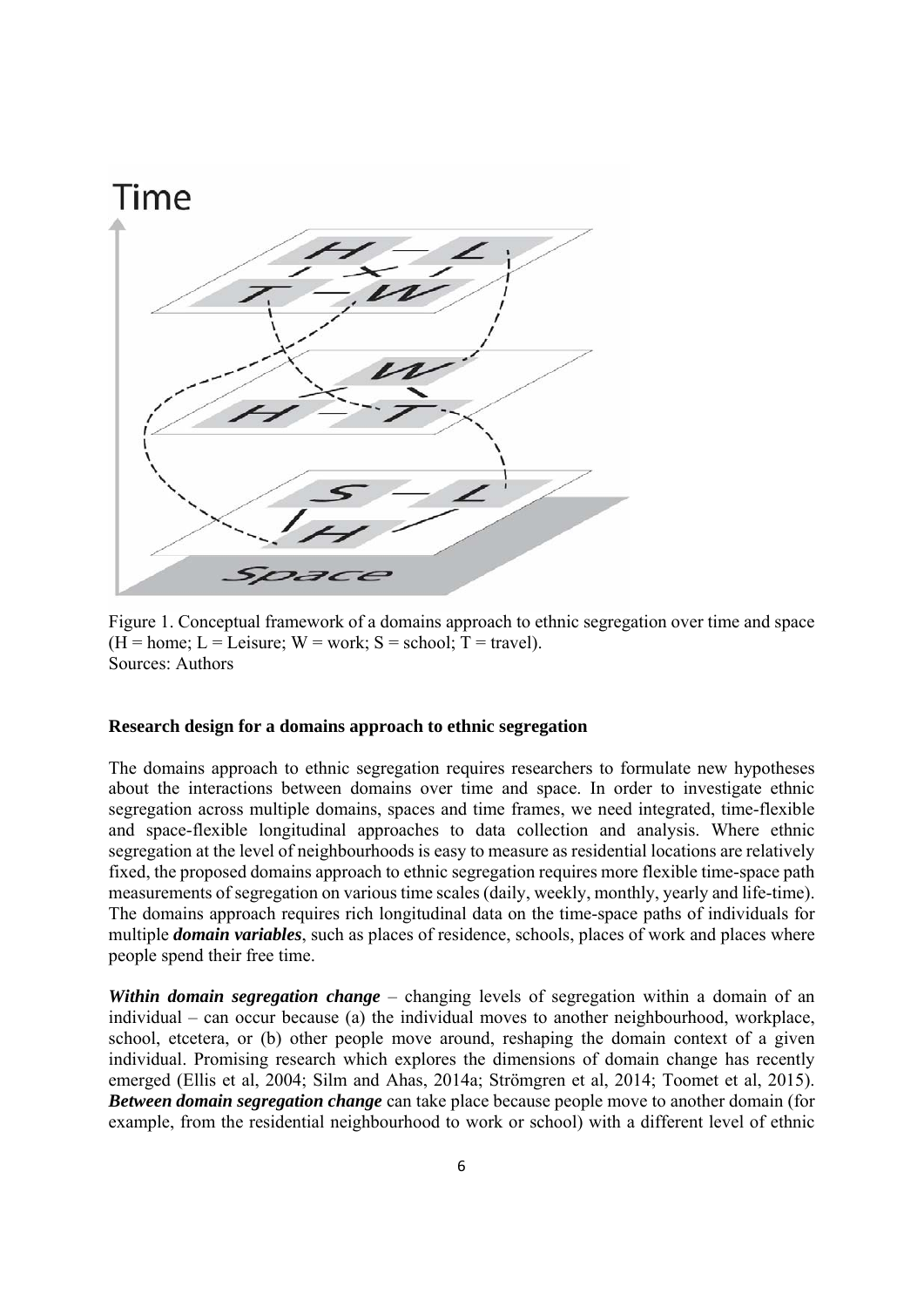segregation. From a domains perspective it is especially interesting to investigate whether the level of ethnic segregation in one domain also influences the level of segregation in another domain (see Pendakur et al, 2015; Strömgren et al, 2014). Testing a hypothesis such as whether or not living in a mixed ethnic residential neighbourhood leads to working in a mixed-ethnic workplace requires following individual *domain pathways* (or sequences) over time, using longitudinal data on within and between *domain mobility*. Following domain pathways will provide valuable insights in processes of integration of ethnic minority groups. What kind of domain pathways, such as intermarriage leading to residential integration, leading to workplace integration, would be the most common? And how do these pathways vary by ethnic groups, their migration backgrounds, individual characteristics, and over time? Even though it will be difficult to identify causal relationships, identifying the most common sequences in a longitudinal framework is an important step towards explanation (cf. Blossfeld et al, 2007).

Recent developments in mobile phone tracking allows researchers to even let go of domain pathways and to investigate true detailed continuous time-space pathways of different ethnic groups and how these interact over time and space (see for example Silm and Ahas, 2014a). Combined with register and survey data, such mobile phone data opens up a whole new world of understanding ethnic processes in cities, which should be accompanied by discussions on research ethics. This allows researchers to move away from home and workplace based studies of residential segregation, and to include leisure time activities and transport explicitly into the segregation research agenda (Toomet et al, 2015). Using true time-space pathways allows researchers to trace the exact paths of people in cities, including where different ethnic groups spend their weekends, summer holidays, which events they visit etcetera. Furthermore, linking call data (to whom people call) with spatial data (time-space paths of people in the city) would open up new research opportunities in merging segregation research with social network analysis. Even one step further, these developments in data availability could lead to new cumulative measures of exposure to other ethnic groups over longer periods of time in a similar way as has been suggested for the creation of an "exposome" by epidemiologists, which encompasses life-course environmental exposures from the prenatal period onwards (Wild, 2005).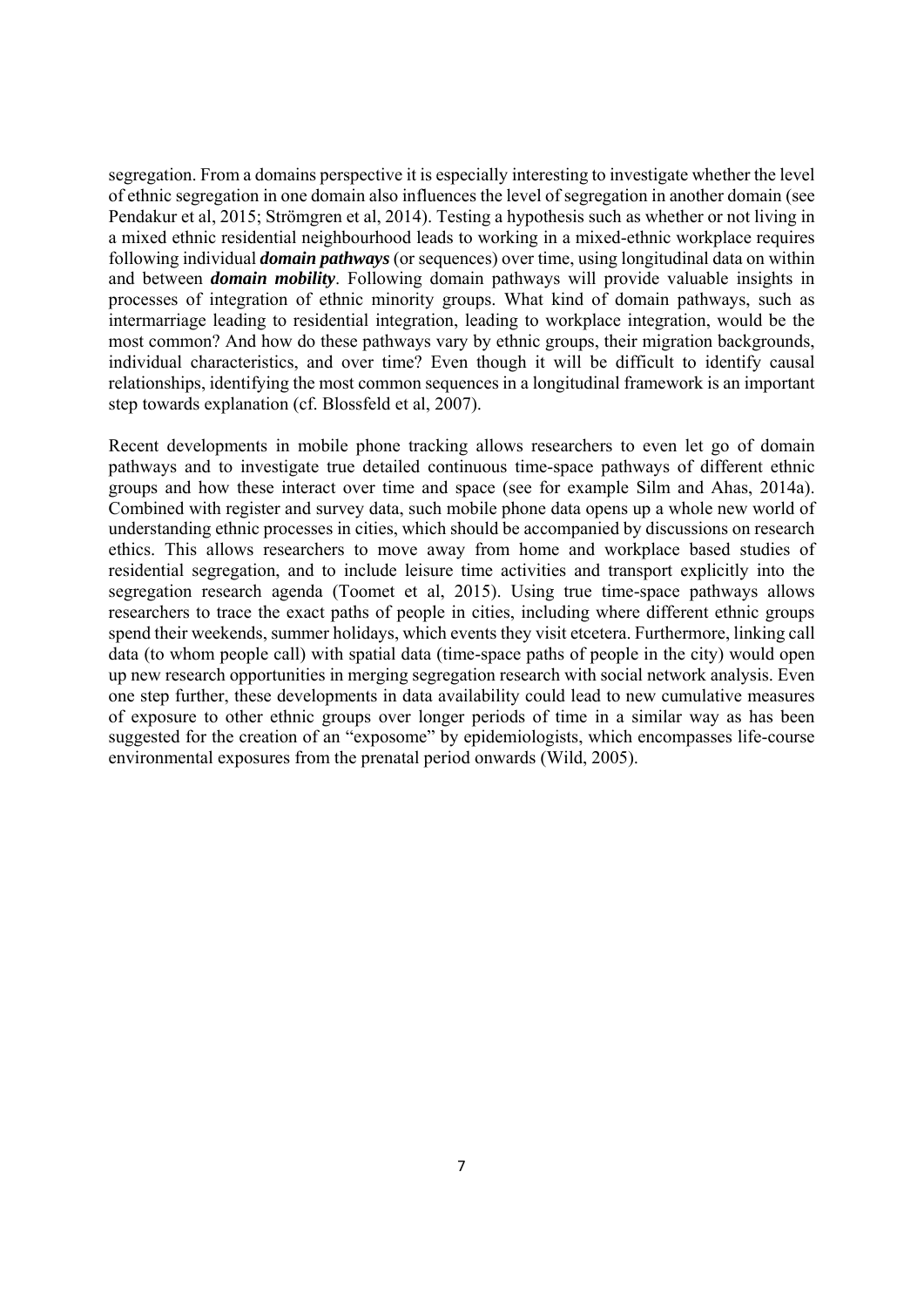#### **References**

- Andersson E K, Osth J, Malmberg B, 2010, "Ethnic segregation and performance inequality in the Swedish school system: a regional perspective" *Environment and planning A* **42**(11) 2674– 2686
- Blossfeld H P, Golsch K, Rohwer G, 2007 *Event History Analysis with Stata* (LEA, London)
- Bygren M, 2013, "Unpacking the causes of ethnic segregation across workplaces" *Acta Sociologica* **56** 3–19
- Dribe M, Lundh C, 2008, "Intermarriage and immigrant integration in Sweden" *Acta Sociologica*  **51** 329 – 354
- Edin P, Fredricksson P, Aslund O, 2003, "Ethnic enclaves and the economic success of immigrants: Evidence from a natural experiment" *Quarterly Journal of Economics* **113** 329– 357
- Elder G H, 1985, "Perspectives on the life course", in *Life course dynamics: Trajectories and transitions, 1968−1980* Ed G H Elder (Ithaca, Cornell University Press) pp 23−49
- Ellis M, Wright R, Parks V, 2004, "Work together, live apart? Geographies of racial and ethnic segregation at home and at work" *Annals of the Association of American Geographers*  **94** 620–637
- Ellis M, Wright R, Parks V, 2006, "The immigrant household and spatial assimilation: Partnership, nativity, and neighborhood location" *Urban Geography* **27**(1) 1–19
- Ellis M, Wright R, Parks V, 2007, Geography and the immigrant division of labour" *Economic Geography* **83** 255–281
- Feijten P, 2005 *Life Events and the Housing Career: A Retrospective Analysis of Timed Effects* (Delft, Eburon)
- Fowler C S, 2015, "Segregation as a multiscalar phenomenon and its implications for neighborhood-scale research: the case of South Seattle 1990–2010" *Urban Geography* doi: 10.1080/02723638.2015.1043775
- Glitz A, 2014, "Ethnic segregation in Germany" *Labour Economics* **29** 28–40
- Haandrikman K, 2014, "Binational marriages in Sweden: Is there an EU effect?" *Population, Space and Place* **20**(2) 177–199
- Hägerstrand T, 1970, "What about people in regional science?" *Papers of the Regional Science Association* **24** 7-21
- Hedberg C, Tammaru T, 2010, "Neighbourhood effects' and 'City effects': Immigrants' transition to employment in Swedish large city-regions" SULCIS Working Papers, 2010, 6 Stockholm, University Linnaeus Center for Integration Studies
- Hedman L, Manley D, van Ham M, Östh J, 2015, "Cumulative exposure to disadvantage and the intergenerational transmission of neighbourhood effects" *Journal of Economic Geography* **15**(1) 195–215
- Houston S, Wright R, Ellis M, Holloway S, Hudson M, 2005, "Places of possibility: Where mixedrace partners meet" *Progress in Human Geography* **29** 700–717
- Joassart-Marcelli P, 2014, "Gender, social network geographies, and low-wage employment among recent Mexican immigrants in Los Angeles" *Urban Geography* 35(6) 822–856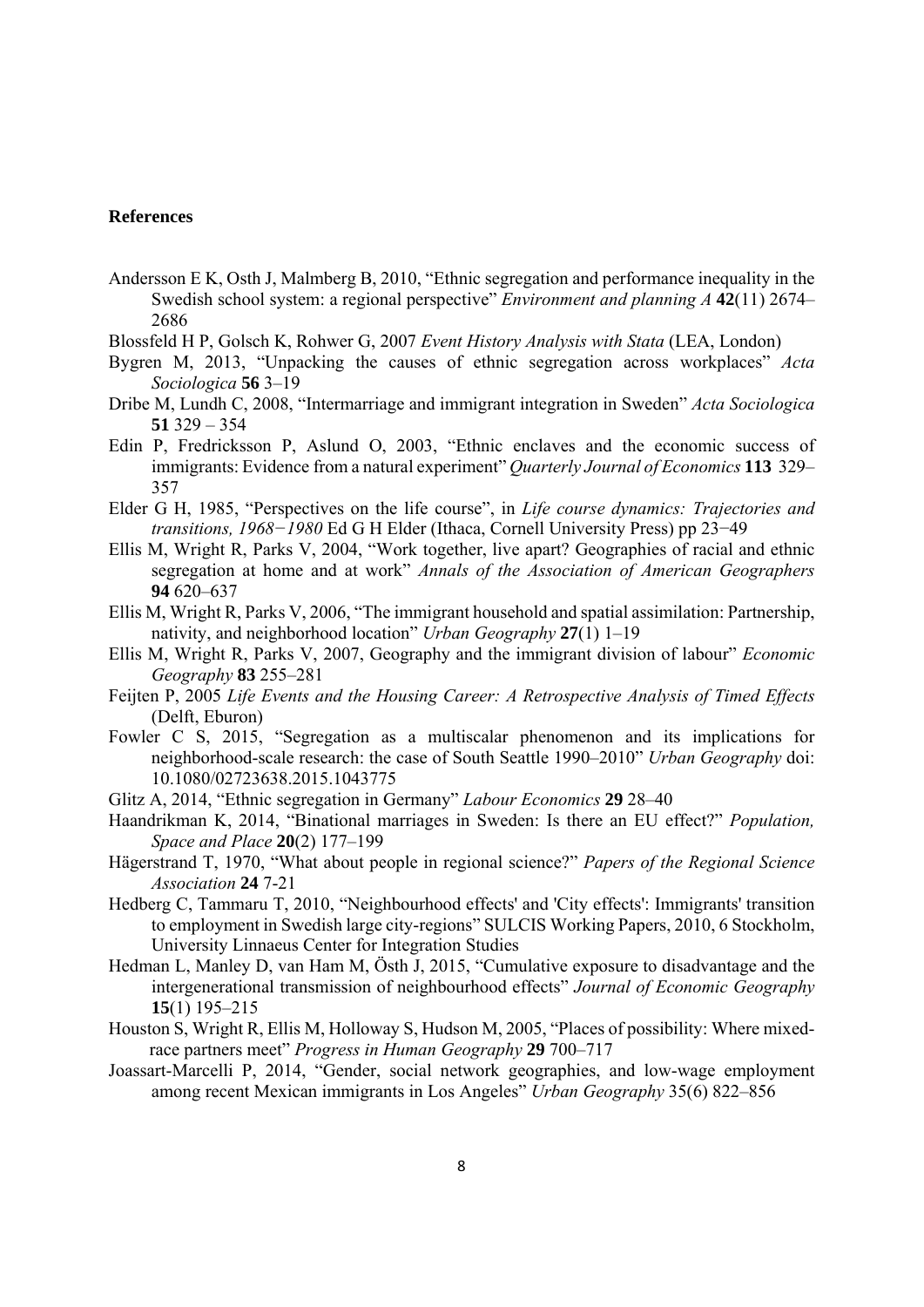- Kalmijn M, 1998, "Intermarriage and homogamy: causes, patterns, trends" *Annual Review of Sociology* **24** 395–421
- Kamenik K, Tammaru T, Toomet O, 2015, "Ethnic segmentation in leisure time activities in Estonia" *Leisure Studies* doi:10.1080/02614367.2014.938773
- Kulu H, González-Ferrer A, 2014, "Family Dynamics Among Immigrants and Their Descendants in Europe: Current Research and Opportunities" *European Journal of Population* **30** 411– 435
- Kulu H, Washbrook E, 2014, "Residential context, migration and fertility in a modern urban society" *Advances in Life Course Research* **21**(3) 168–182
- Malmberg B, Andersson E K, Bergsten Z, 2014, "Composite Geographical Context and School Choice Attitudes in Sweden: A Study Based on Individually Defined, Scalable Neighborhoods" Annals of the Association of American Geographers 104(4) doi:10.1080/00045608.2014.912546
- Marcińczak S, Tammaru T, Strömgren M, Lindgren U, 2015, "Changing patterns of residential and workplace segregation in the Stockholm metropolitan area" *Urban Geography* doi:10.1080/02723638.2015.101236
- Mulder C H, Hooimeijer P, 1999 "Residential relocations in the life course", in *Population issues: An interdisciplinary focus* Eds L J G Van Wissen P A Dykstra (Den Haag, NIDI) pp 159−186
- Musterd S, Andersson R, Galster G, Kauppinen T, 2008, "Are immigrants' earnings influenced by the characteristics of their neighbours?" *Environment and Planning A* **40** 785 – 805
- Neutens T, Schwanen T, Witlox F, 2011, "The prism of everyday life: Towards a new research agenda for time geography" *Transport Reviews* **31**(1) 25–47
- Pendakur K, Pendakur R, Bevelander P, 2015, "Are residential and workplace concentration correlated for immigrants? Evidence for Sweden" *Journal of International Migration and Integration* doi: 10.1007/s12134-015-0430-4
- Permentier M, van Ham M, Bolt G, 2007, "Behavioural responses to neighbourhood reputations" *Journal of Housing and the Built Environment* **22**(2) 199–213
- Permentier M, van Ham M, Bolt G, 2009 "Neighbourhood reputation and the intention to leave the neighbourhood*" Environment and Planning A* **41** 2162–2180
- Pred A R, 1977 *City systems in advanced economies: Past growth, present processes, and future development options* (John Wiley & Sons)
- Pred A, 1981, "Social reproduction and the time-geography of everyday life" *Geografiska Annaler Series B Human Geography* 5–22
- Reardon S F, Yun J T, Eitle T M N, 2000, "The changing structure of school segregation: measurement and evidence of multiracial metropolitan-area school segregation, 1989–1995" *Demography* **37**(3) 351–364
- Schaake K, Burgers J, Mulder C H, 2014, "Ethnicity, education and income, and residential mobility between neighbourhoods*" Journal of Ethnic and Migration Studies* **40**(4) 512–527
- Schnell I, Yoav B, 2001, "The sociospatial isolation of agents in everyday life spaces as an aspect of segregation" Annals of the Association of American Geographers **91**(4) 622–636
- Sharkey P, 2008, "The intergenerational transmission of context" *American Journal of Sociology* **113**(4), 931–969
- Silm S, Ahas R, 2014a, "Ethnic differences in activity spaces: A study of out-of-home nonemployment activities with mobile phone data" *Annals of the Association of American Geographers* **104**(3) 542–559